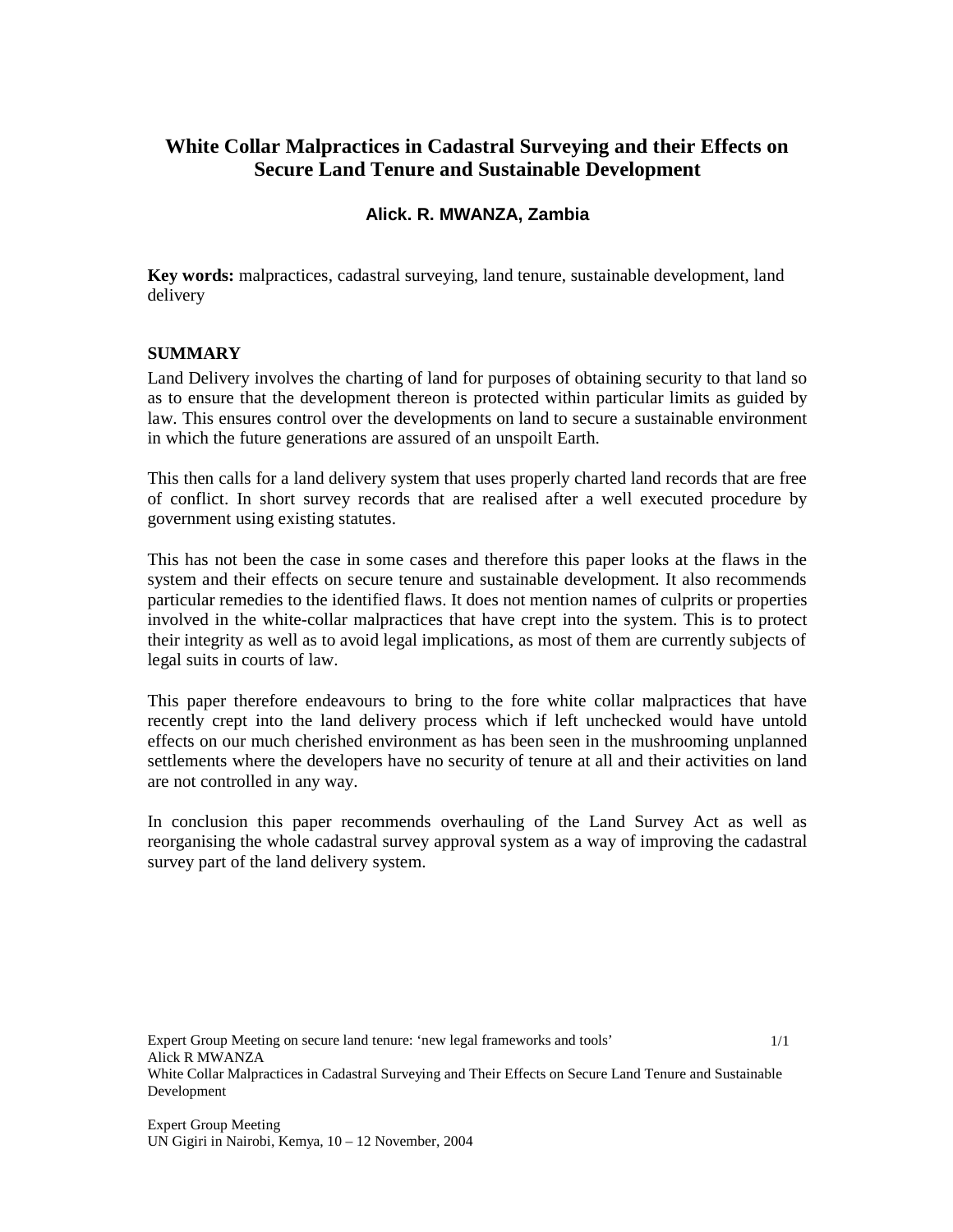# **White Collar Malpractices in Cadastral Surveying and their Effects on Secure Land Tenure and Sustainable Development**

## **Alick. R. MWANZA, Zambia**

### **1. INTRODUCTION**

Since 1992 when the world's governments realised the need to protect the environment, sustainable development was adopted as a general principle for policies and actions that had a bearing in the environment, and one cannot talk about environment without talking about land on which activities that affect the environment mostly take place.

Issues of sustainable development strongly depend on surveying, planning and management of land processes that deal with accessing and securing tenure of land. Surveying is thus a fundamental activity on one of the major components of developmental capital; land, with which Zambia as a country is well endowed. However, in recent years some malpractices have been encroaching into the professional practice of land surveying.

If the system that facilitates acquisition of secure tenure on land is flawed, the resulting security and development is unsustainable. In turn the development undertaken thereon is not secure. Hence, the developers tend to put up development that is not long term and which does not conform to environmental needs for a sustainable earth.

Land surveying is therefore deeply involved in issues of profound importance to sustainable development to improve the social situation of the poor by combating poverty through a flawless land delivery system that in turn ensures security of tenure on land for development that is sustainable.

This paper therefore looks at the current process of cadastral surveying and its approval system. Inherent flaws and their effects on secure land tenure and sustainable development are identified and feasible remedies to mitigate such effects recommended.

This paper was fist submitted to the FIG Working Week 2004 in Athens.

## **2. LAND HOLDING IN ZAMBIA**

All land in Zambia was held under customary laws before the arrival of the white settlers. This changed with the arrival of the colonialists who wanted to hold land using the system they left at home, the British legal system (Mulolwa 2002). This brought in what was then called crown land, held either on Freehold or leasehold, and native land held under customary laws.

Today land is still administered with this dual system with crown land having changed its name to state land. In 1975, all freehold estates were converted to 99-year leases through

Expert Group Meeting on secure land tenure: 'new legal frameworks and tools' Alick R MWANZA White Collar Malpractices in Cadastral Surveying and Their Effects on Secure Land Tenure and Sustainable Development  $2/2$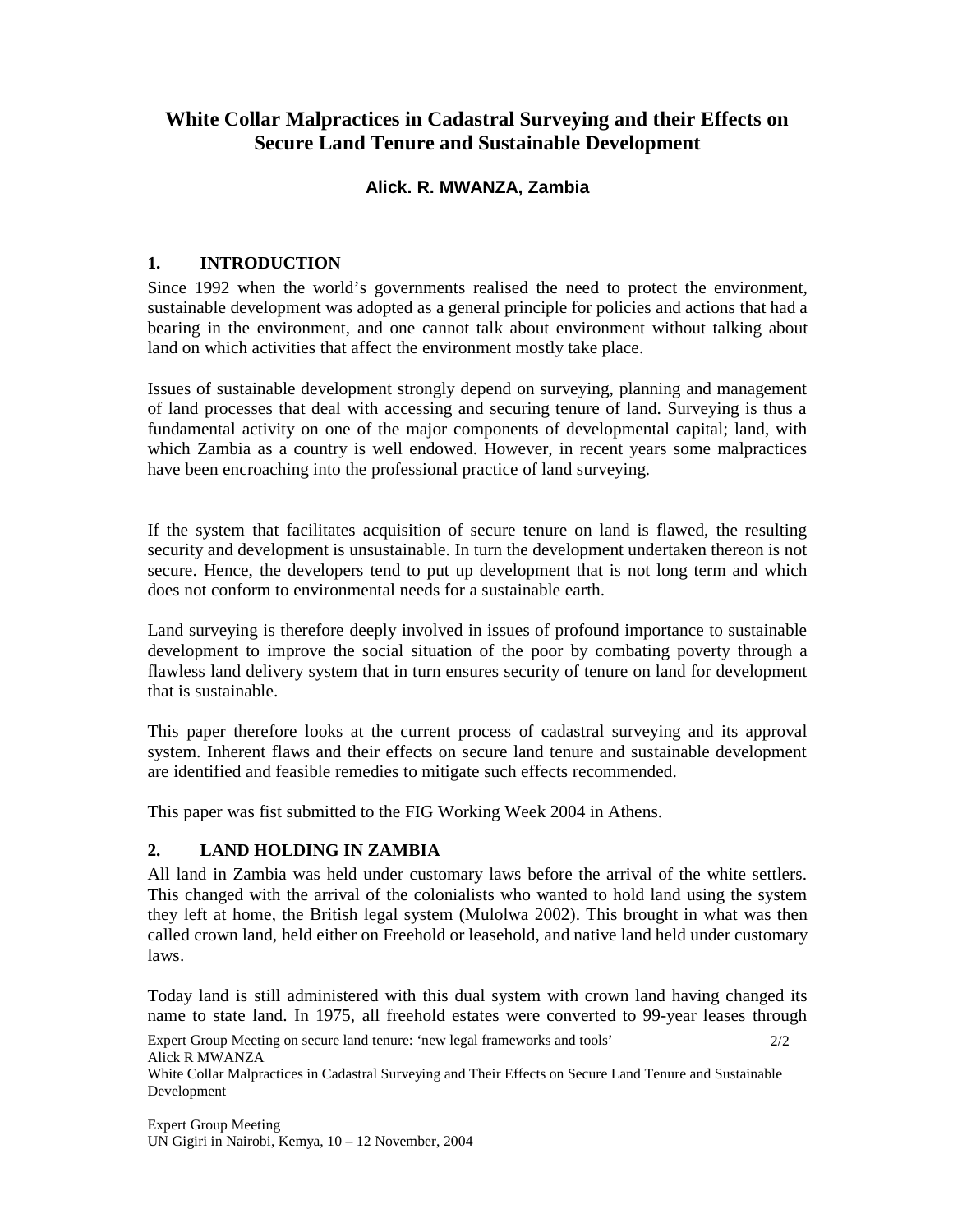enactment of the Land (conversion of titles) Act. Land could thus not be sold except for the improvements on it. As such land in Zambia is held on leasehold in state land and under customary laws in customary areas. However there is a provision for converting customary land into state land with the consent of the customary leaders (chiefs).

Land may also be held on a fourteen-year lease using just a sketch to generally describe the land parcel in question. This lease is normally looked at as just a facilitating tool for development as arrangements for a longer lease are being made. There is also a 30 year lease given out based on a sketch plan in resettlement schemes. A 30-year occupancy license is also given within housing improvement areas under the Housing (Statutory and Improvement Areas) Act, 1975. Occupancy licenses are given out by councils who hold a block title to such land.

The longer lease is for a period of 99 years and is only granted after an accurate survey of the land parcel has been carried out by a licensed land surveyor, hence the need for a survey diagram which is a document that accurately describes the land parcel in question which has been accepted as such in the Lands and Deeds Registry or in the office of the Surveyor General or his predecessors (Land Survey Act, 1960).

A survey diagram is one of the three cadastral plans that are part of the survey records for a particular survey of a land parcel for purposes of obtaining a certificate of title to land. It may thus be needed for the following reasons:

- a) to obtain a 99-year lease for a newly offered parcel of land.
- b) to upgrade from a 14-year lease to a 99-year lease.
- c) to obtain a separate title for a subdivision from a parent parcel of land.
- d) to replace a lost 99-year lease.

For *a, b,* and *c* anew survey is undertaken whereas for *d* the diagrams are compiled from the original survey and are called Certified True Copies (CTCs) as granted under section 33 of the Land Survey Act.

## **3. CADASTRAL SURVEYING AND ITS APPROVAL SYSTEM**

Cadastral Surveying is concerned with the charting of land to accurately define its boundaries for purposes of obtaining a certificate of title to that land. In Zambia, cadastral surveying is governed by the Land Survey Act under which a Survey Control Board, which regulates the practice of Cadastral Surveying, is constituted.

The Land Survey Act restricts the practice of cadastral surveying to only licensed surveyors who are called Land Surveyors. The Surveyor General may appoint Land Surveyors in government employment as Government Surveyors. Government Surveyors are the ones who approve cadastral surveys on behalf of the Surveyor General, who is the 'Chief' Government Surveyor.

Expert Group Meeting on secure land tenure: 'new legal frameworks and tools' Alick R MWANZA White Collar Malpractices in Cadastral Surveying and Their Effects on Secure Land Tenure and Sustainable Development 3/3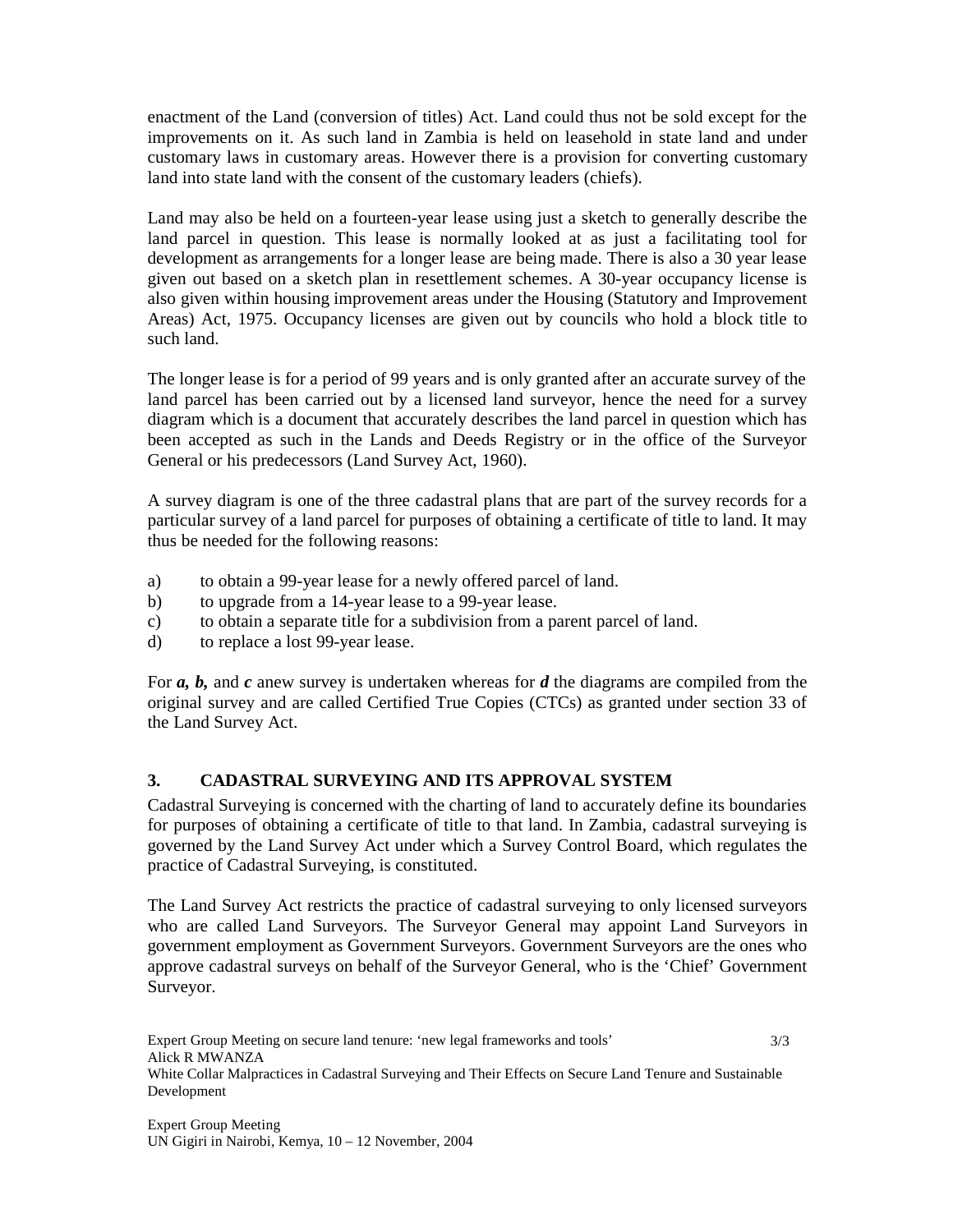### **3.1 The Cadastral Survey Approval System**

The survey diagram is a legal document; as such the process of approval of the survey from which it is compiled starts with the examination of the survey after the job has been lodged for approval.

### 3.1.1 Flow of a survey job for examination

Once the planning authority has approved particular parcels of land earmarked for development, that plan is forwarded to the Ministry of Lands for numbering after which advice on commissioning land surveyors to carry out the survey is given to the client. The commissioned land surveyor then carries out the survey, prepares the necessary records and lodges them for examination at the Zambia Survey Department (ZSD).

After examinations, the job is either returned to the land surveyor for corrections or it's passed on to the Government Surveyor for approval. The Land surveyor then collects the approved survey diagrams and hands them over to the client who uses them to apply for a Certificate of Title from the Lands Department.

All other materials (the written survey report, field book, computations book, working plan and general plan) become public property and remain with ZSD. These are used to update plans and for general consultation by other land surveyors and others who may need the same information. These records are kept in the Plan Room.

## 3.1.2 The Plan Room

The Plan Room is so called since this is where all the cadastral plans and records are kept. At present all the data is in hard copy form. Any data search for cadastral survey records takes place in the plan room. The plan room also acts as a reception area for the ZSD. It is usually the first point of call for all sorts of clients to the ZSD and Ministry of lands at large. The Plan Room, thus, handles all sorts of requests pertaining to cadastral surveys and filters them to particular sections, which deal with them. The Plan room is the focal point in the survey job examination process up to the time approved diagrams are collected (see fig.2) The plan room falls under the examinations section and is supervised by an examiner.



 *Fig. 1: A survey job's flow from planning to collection of approved diagrams*

#### 3.1.3 The Examinations Section

The examinations section is headed by a Chief Examiner who reports to the Assistant Surveyor General in charge of Cadastral Services. This section is responsible for scrutinising cadastral survey jobs before they are approved. The examination focuses on the correctness of the methods used, preparation of reports and plans and whether carried out in accordance with the Land Survey Act and its regulations. The job is either passed on for approval or

Expert Group Meeting on secure land tenure: 'new legal frameworks and tools' Alick R MWANZA White Collar Malpractices in Cadastral Surveying and Their Effects on Secure Land Tenure and Sustainable Development 4/4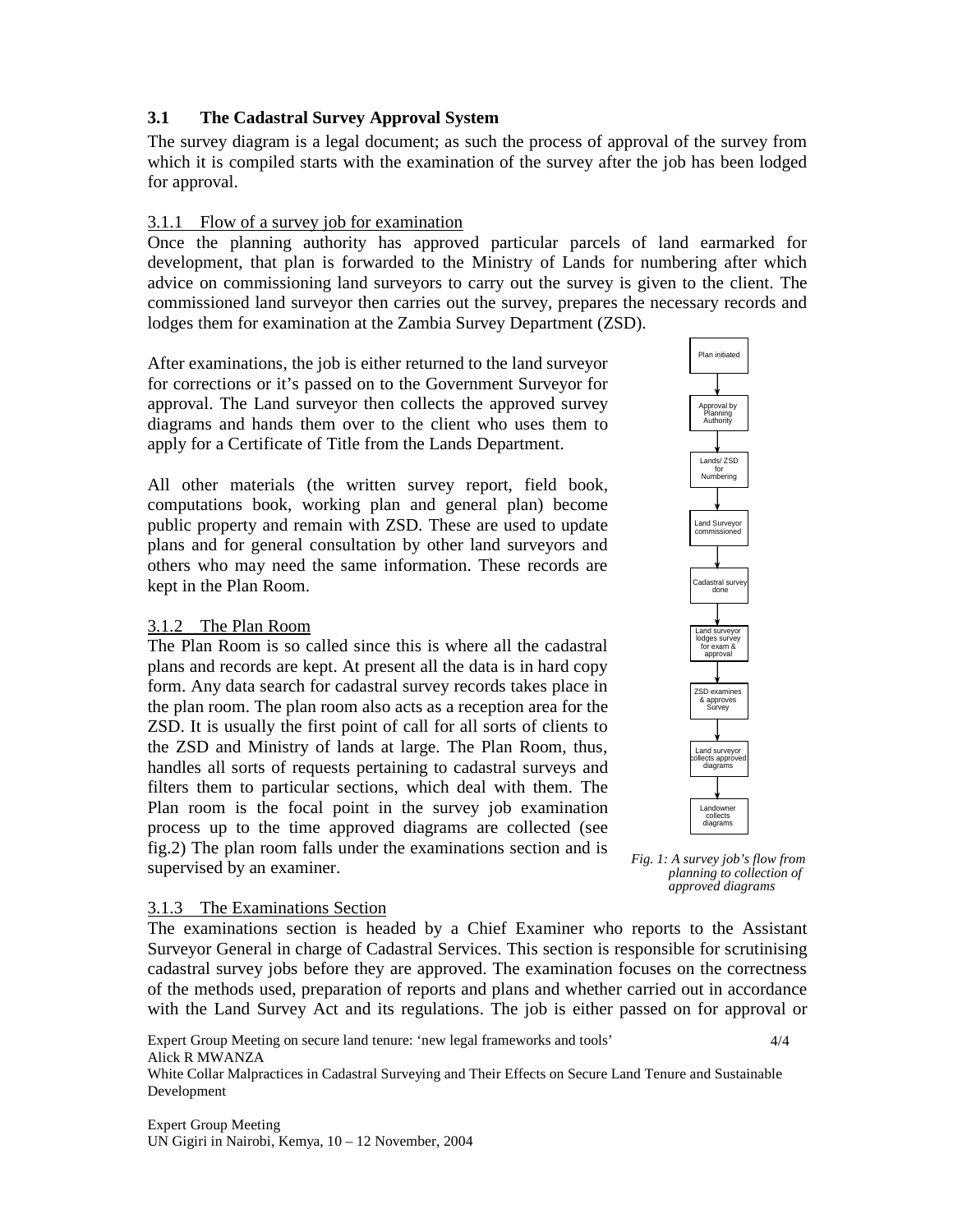retuned to the land surveyor for amendments as per findings of the examiner. Every officer who handles a particular part of the job endorses his or her signature and comment on the Jacket (folder) upon which the contents are also tabulated.

The Chief Examiner also maintains a register of jobs lodged for examinations to keep track of the examinations process and its findings. Jobs for examination are therefore supposed to enter and exit the section through the Chief Examiner.



 *Fig. 2: Plan Room as the focal point in the survey job examination process*

#### **3.2 The Problems in the System**

After 1996 malpractices in the production of survey diagrams became noticeable. This is at the time when land itself, other than developments thereon, assumed monetary value. Government, parastatal and council houses were sold individuals thereby introducing an immeasurable demand for land to allocate to those that did not benefit from the sale of these houses. Prospective landowners became desperate. They were ready to get land at any cost. On the other hand, there was a cadre of prospective malpractitioners ready to pounce both on the potholed system and the desperate prospective landowners.

The major problem in the system now is therefore that procedures are not followed at almost every level, leaving a lot of room for malpractices and infiltration of the system by malpractitioners who survive by destabilising the system further. This problem is not just a ZSD problem but also spreads to other Departments of the Ministry since there is no system for counter checking what is purported to come from the other Departments.

Consequently fictitious surveys, surveys carried out in offices, existence of diagrams for nonexistent land parcels and indiscriminate issuance of CTCs through total abuse of section 33 of the Land Survey Act became immensely noticeable. These malpractices thus gave rise to yet another problem of rampant disappearance of survey records, mostly involving such dubious surveys.

#### **4. JUSTIFICATION FOR THE RESEARCH**

Minango (1998) in his thesis report outlined that, Dale (1976) included a review of the cadastral system in Zambia in chapter 10 of his book; Lilje and Nilsson (1976) looked at the backlog (reasons and consequences) of cadastral surveys and their future demand in Zambia in a Swedesurvey consultancy report; Mvunga (1980) traced the origins and development of land tenure systems in Zambia; Bruce and Dorner (1982) looked at land tenure issues in perspective, equity and productivity; Kagedal and Fagersten (1986) delved into appropriate mapping techniques for land held under customary tenure system; Fox (1989) covered issues of land delivery and Chileshe (1994) looked at a low cost approach to cadastre and land registration for land under customary tenure with emphasis on data acquisition.

Expert Group Meeting on secure land tenure: 'new legal frameworks and tools' Alick R MWANZA White Collar Malpractices in Cadastral Surveying and Their Effects on Secure Land Tenure and Sustainable Development 5/5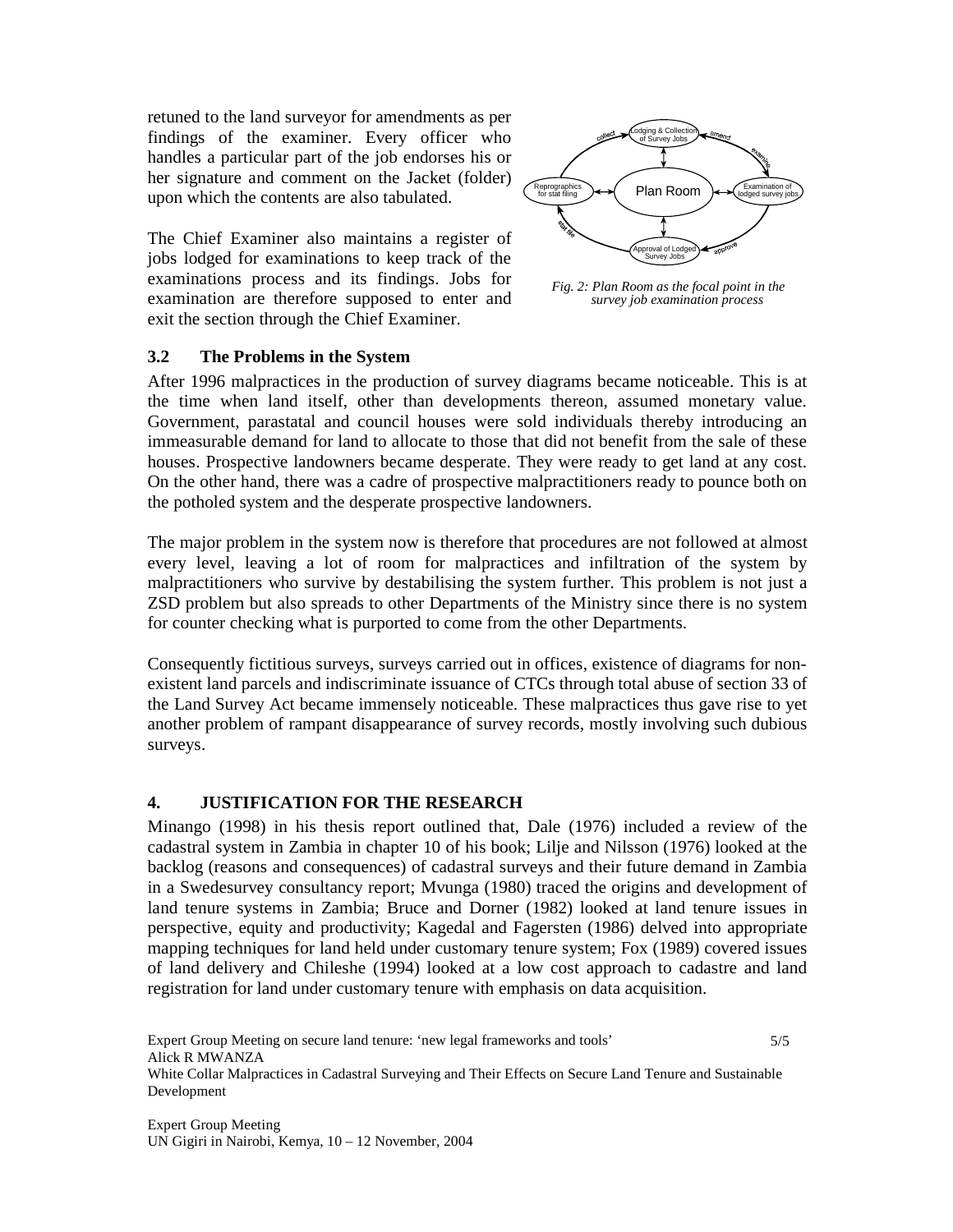Chilufya (1997) in looking at a possibility of an integrated cadastral and land registration information system, alluded to the existence of white-collar malpractices in the system BY noting *that delays in survey records examinations were due to lack of trust the system had in Land Surveyors*. He recommended punishment for the erring land surveyors but no mention was made about other perpetrators. Chilufya (1997) also recommended the reduction of duplicate copies of plans maintained by the system. This meant that the system could not adequately monitor the use of the duplicate copies of plans due to their numbers and might therefore create a fertile ground for white-collar malpractices in the system.

In addressing the issue of delayed examination (backlog) of cadastral surveys, Mulolwa (2002) recommended the use of an elaborate standard survey job submission form with adequate information to aid quick determination of the quality of the survey and hence approval.

The Lands Tribunal, set up under the Lands Act of 1995 to expeditiously handle all matters relating to land, has so far not handled any dispute which could directly be attributed to the problem of white collar malpractices in cadastral surveying.

It can therefore be seen that no research had previously been dedicated to identifying land survey malpractices inherent in the approval system or indeed the registration system, let alone the effects of these malpractices to secure land tenure and sustainable development. There was therefore need for this research to focus on identifying the flaws in the system and their possible remedies.

#### **5. METHODOLOGY**

Survey records amounting to 112 were randomly picked from the Plan Room covering the period 1996 – 2003 (see table 1). From these records the following information was collected; parcel number, examiner, survey record number and who carried out the survey (government or private).

Since each surveyed and approved plan has a Survey Record (SR) number, each parcel has an associated SR number. Accordingly, using parcel numbers from the randomly selected survey records, a search was conducted in the computer database to come up with the survey record numbers for those parcels. Another check was also performed using the survey record numbers to see if the survey records under scrutiny were for the same parcels of land. This was done to determine the extent of the problem.

*Table 1: Records collected from each year* 

|                | Year         | No. of Survey  |  |
|----------------|--------------|----------------|--|
|                |              | <b>Records</b> |  |
| 1              | 1996         | 14             |  |
| $\overline{2}$ | 1997         | 13             |  |
| 3              | 1998         | 13             |  |
| 4              | 1999         | 13             |  |
| 5              | 2000         | 14             |  |
| 6              | 2001         | 14             |  |
| 7              | 2002         | 17             |  |
| 8              | 2003         | 14             |  |
|                | <b>Total</b> | 112            |  |

Expert Group Meeting on secure land tenure: 'new legal frameworks and tools' Alick R MWANZA White Collar Malpractices in Cadastral Surveying and Their Effects on Secure Land Tenure and Sustainable Development 6/6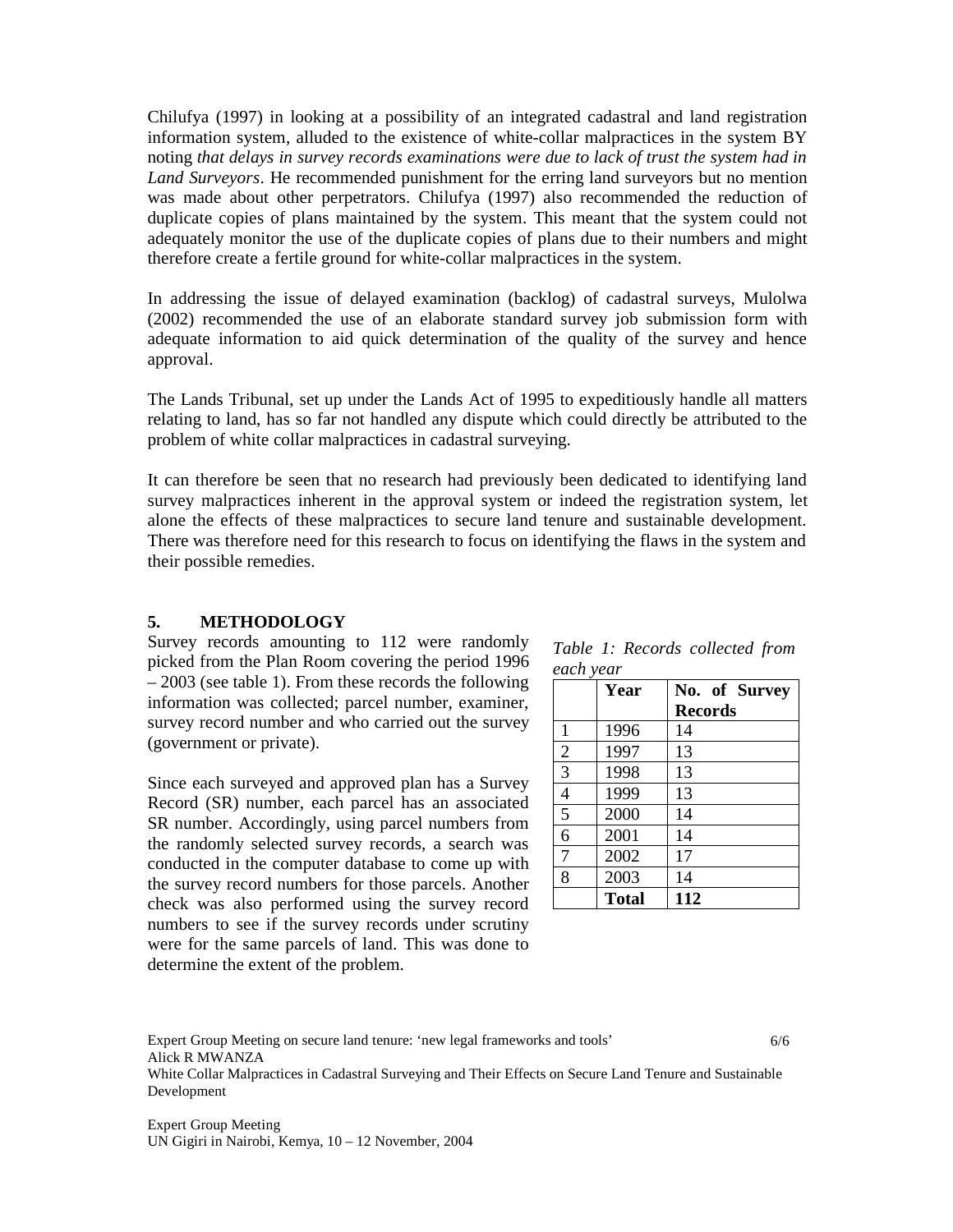Interviews with some system operators were also conducted through which some cases of these malpractices were identified. These interviews and mere observations also helped understand the system of cadastral survey approval and the public reception and complaints procedure now in place (see table 2).

| Table 2. I copie micriticived |                                          |                   |  |
|-------------------------------|------------------------------------------|-------------------|--|
|                               | <b>Title</b>                             | <b>Department</b> |  |
|                               | Assistant Surveyor General – Cadastral   | <b>ZSD</b>        |  |
|                               | & Government Surveyor                    |                   |  |
|                               | 2   Assistant Surveyor General – Mapping | <b>ZSD</b>        |  |
|                               | & Government Surveyor                    |                   |  |
| $\mathfrak{Z}$                | Ag. Senior Registrar                     | Deeds and Lands   |  |
| $\overline{4}$                | Registrar                                | Lands Tribunal    |  |
| $\overline{5}$                | Senior Lands Officer                     | Lands             |  |
| 6                             | Ag. Chief Examiner                       | <b>ZSD</b>        |  |
|                               | Plan Room Supervisor                     | ZSD               |  |

#### *Table 2: People interviewed*

## **6. FINDINGS**

### **6.1 Record Searches**

The searches done on computer using parcel numbers generated same survey record numbers for most of the parcels, i.e. 76 of 112 representing 68%. Therefore 68% exist both on ground and in the alphanumeric database. The other 32% (36 of 112) generated comments **'exist'** (23) and **'not exist'** (13). This is despite these survey records existing and being as old as 5 years after approval. A possible explanation was given that:

- − **'exist'** means the parcel was proposed (numbered) to be surveyed but may not have been surveyed yet, or if surveyed is not yet updated in the database.
- − **'not exist'** means that the parcel was not proposed (numbered) to be surveyed in the first place. As such it does not even exist in the database.

The search by SR numbers did not yield much as the computer database available has no capability to search using SR numbers. This was thus done using the examinations register, but it was very outdated.

#### **6.2 Interviews and Observations**

Through interviews, it was also discovered that:

a) there is rampant abuse of section 33 of the Land Survey Act. Section 33 reads, in part, that *"provided that a general plan or diagram may be approved if it has been framed from an approved general plan or from an approved diagram or diagrams or from approved Survey Records filed in the Surveyor General's office or registered in the Registry, without the signature thereon of the land surveyor who signed the original general plan or diagram if he is not available or unreasonably refuses to sign the general plan or diagram so framed*". It makes no mention of a new survey being approved using the same section.

This section has facilitated conceiving of fictitious surveys involving either a real parcel or indeed a non-existent parcel.

Expert Group Meeting on secure land tenure: 'new legal frameworks and tools' Alick R MWANZA White Collar Malpractices in Cadastral Surveying and Their Effects on Secure Land Tenure and Sustainable Development 7/7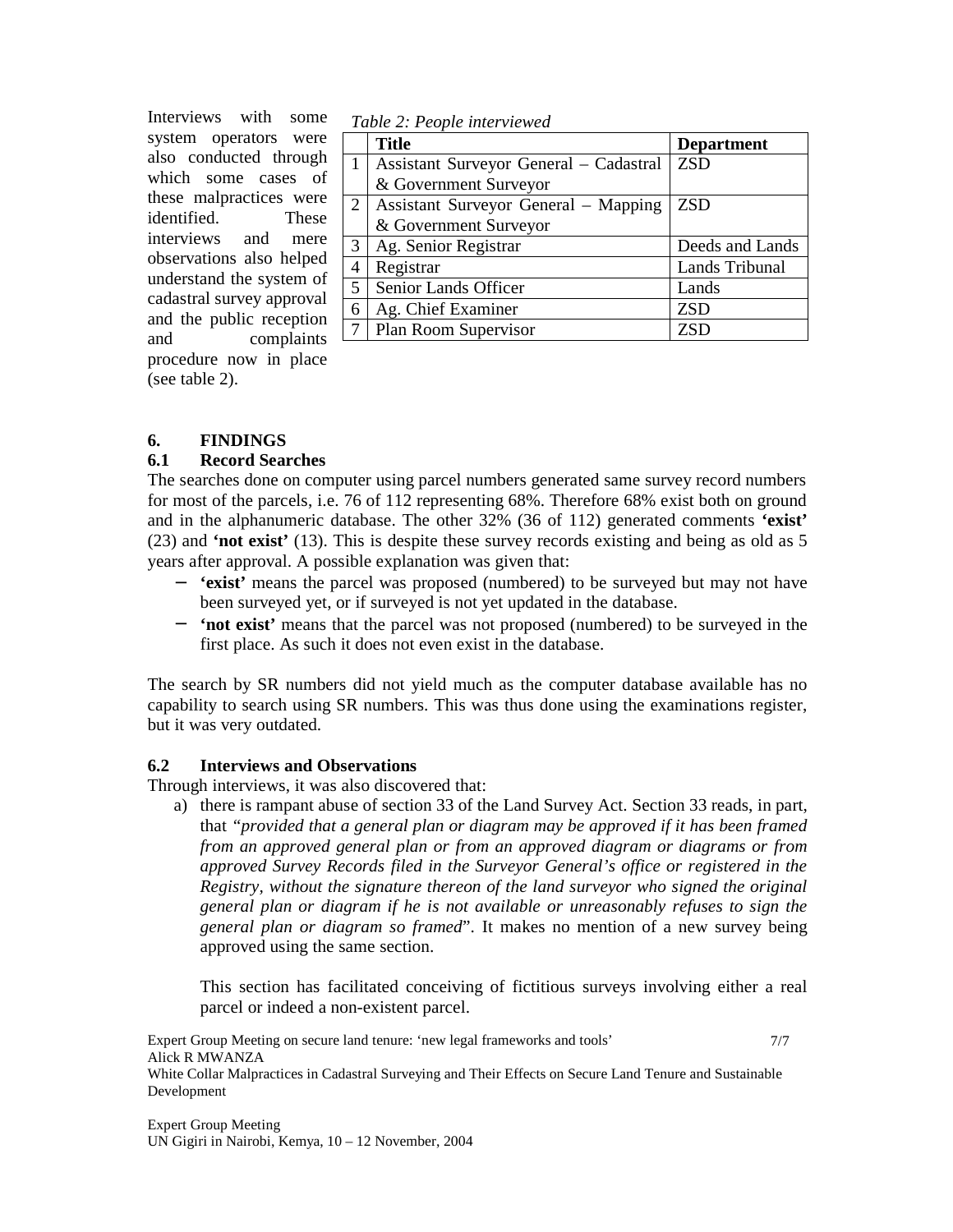- − Existing parcels are usually those that upgrade from 14-year lease to a 99-year lease. The malpractitioners just scale off coordinates from a topographic map and insert them on a diagram using other reference record numbers on it. It thus looks authentic and is presented for approval.
- − Non-existent parcels are used where a desperate prospective buyer is promised a one-stop shop from land allocation to acquiring the certificate of title for the promised parcel of land.
- b) there is indiscriminate production of CTCs using the same section 33.
	- − This is done to circumvent paying of survey fees due to a land surveyor. The malpractitioner charges a small fee for production of a dubious CTC.
	- − to facilitate a dubious sale of one parcel of land to more than one buyer by issuing both with diagrams (CTCs).
- c) Survey records pertaining to questionable diagrams disappear from the plan room to obliterate incriminating evidence.

It was also discovered that persons who masquerade as land surveyors perpetrate most of these malpractices aided by land surveyors who endorse their work as authentic when not, at a small fee, the so-called signing fee.

The plan room though acting as a reception area to ZSD is actually not. As such a lot of confusion reigns presenting a fertile ground for the growth of these malpractices. It is thus difficult to monitor the movement of survey records, which sometimes fall in wrong hands (Chilufya 1997). Some officers even personalise some survey records denying land surveyors and other interested parties access to the same. Collection of approved diagrams is done by any body instead of land surveyors who lodged them.

Movement of lodged survey jobs is not properly monitored with some going directly to examiners with interest, a situation which compromises quality of work produced. In most cases it is such records that disappear soon after the job has been approved.

At the ministry level it was found that there is no way of verifying what Lands Department receives from ZSD as the landowners present the diagrams from wherever. The same is true for the Lands and Deeds Registry. Although there exists an alphanumeric database in the ministry on matters of land, most line officers have no access to it.

These flaws therefore make the perpetrated malpractices not easily detectable at the right time at the right stage to quickly nip them in the bud.

# **7. ANALYSIS OF FINDINGS AND RECOMMENDATIONS**

## **7.1 Record Searches**

Searches that were conducted on randomly picked survey records came up with 20.5% of records that were classified as existing but had not been updated and 11.6% of the records that were classified as not existing. Yet all these were approved surveys, some from as long ago as 5 years.

Expert Group Meeting on secure land tenure: 'new legal frameworks and tools' Alick R MWANZA White Collar Malpractices in Cadastral Surveying and Their Effects on Secure Land Tenure and Sustainable Development 8/8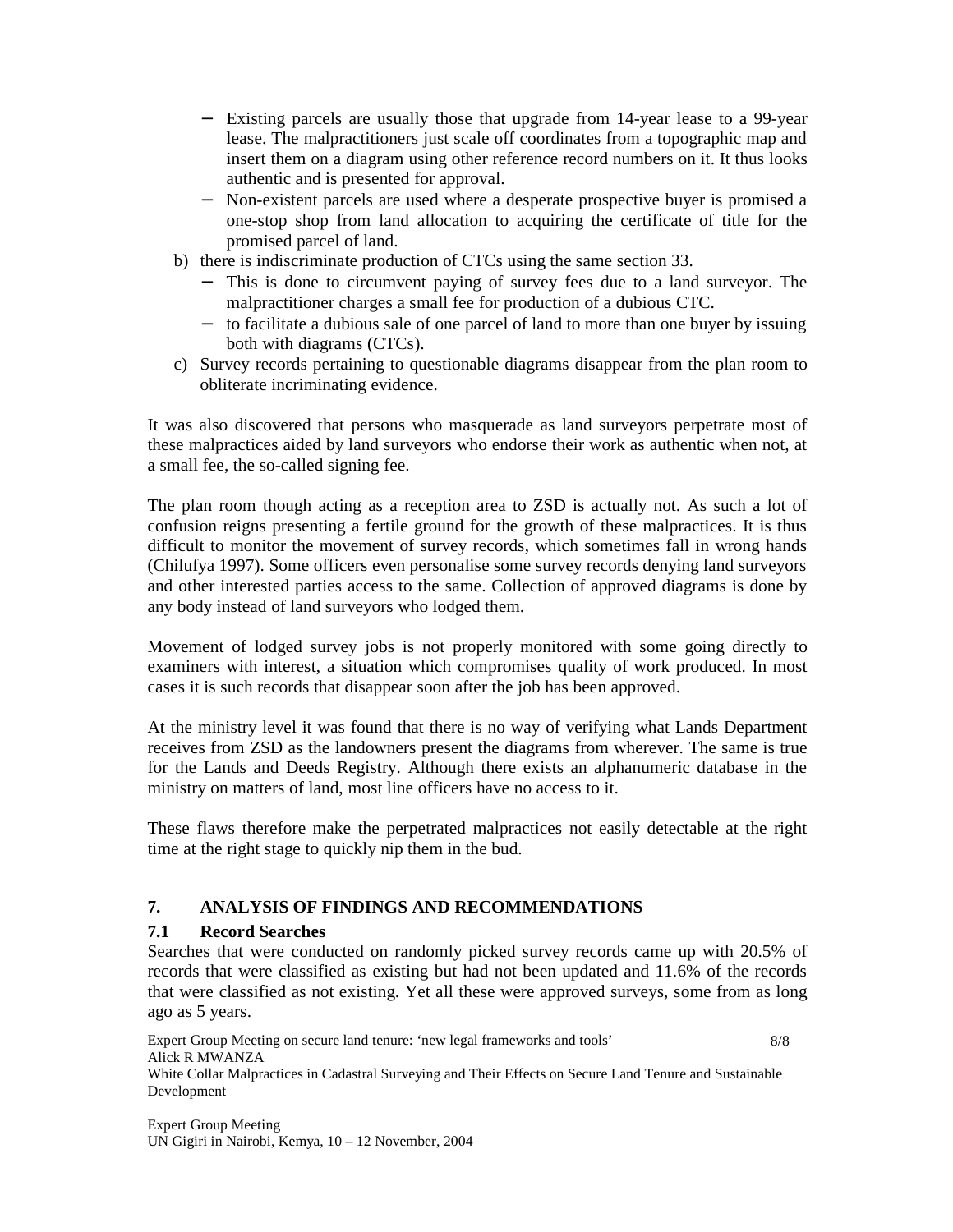The only computer terminal in the plan room from where the alphanumeric database is updated could be an excuse that it is inadequate, but why are approved surveys updated randomly?

There is therefore no clear-cut monitoring mechanism to check that the flow of plans for numbering and approved survey records is according to procedure. There are also no defined roles for the plan room personnel to follow.

This scenario thus leaves room for anyone to pick the numbered plans or survey records before they are updated with or without permission. The 32.1% of **'exist'** and **'not exist'** records could therefore be as a result of malpractices.

*Recommendations:* 

- *a) Clearly define who should be charged with the task of updating the database with unique rights, which all others might not be assigned.*
- *b) Increase the number of terminals in the plan room so as to ensure uninterrupted access to the database for the person(s) carrying out the updates.*
- *c) Clearly define the kind of information obtainable in the plan room so that it attends to its core business.*
- *d) Put in place a clear watertight mechanism for monitoring the flow of jobs handled in the plan room. Mulolwa's (2002) integrated land delivery architecture includes a job flow-monitoring module across the entire process. This would strengthen the current mechanisms.*
- *e) A monthly reconciliation of the plan room records and actual jobs handled in the examination section must be undertaken to account for every job lodged.*

#### **7.2 Indiscriminate Use of Section 33 of Land Survey Act**

Most if not all of the fictitious diagrams produced involve the use of a name of a land surveyor who was or is in government employment. This is a result of the loose application of the said section 33 of the Land Survey Act because ZSD is short of licensed surveyors. This is a clear contravention of the provisions of the Land Survey Act. Therefore jobs from most of ZSD's 9 Regional Offices are not signed by the land surveyor but just bear the land surveyor's name who actually may not have even supervised the work.

This flaw has been exploited to the fullest since one does not need a land surveyor's signature but just typing in the land surveyor's name suffices even for false surveys.

In fact section 33(2)a is categorical on the matter and states, *"subject to the provisions of section thirty-four, no general plan or diagram shall be approved unless it is prepared under the direction of and signed by the land surveyor or land surveyors who carried out the respective survey".* Section 34 only allows approval of unsigned records if they are for consolidation purposes or boundary realignment only.

Expert Group Meeting on secure land tenure: 'new legal frameworks and tools' Alick R MWANZA White Collar Malpractices in Cadastral Surveying and Their Effects on Secure Land Tenure and Sustainable Development 9/9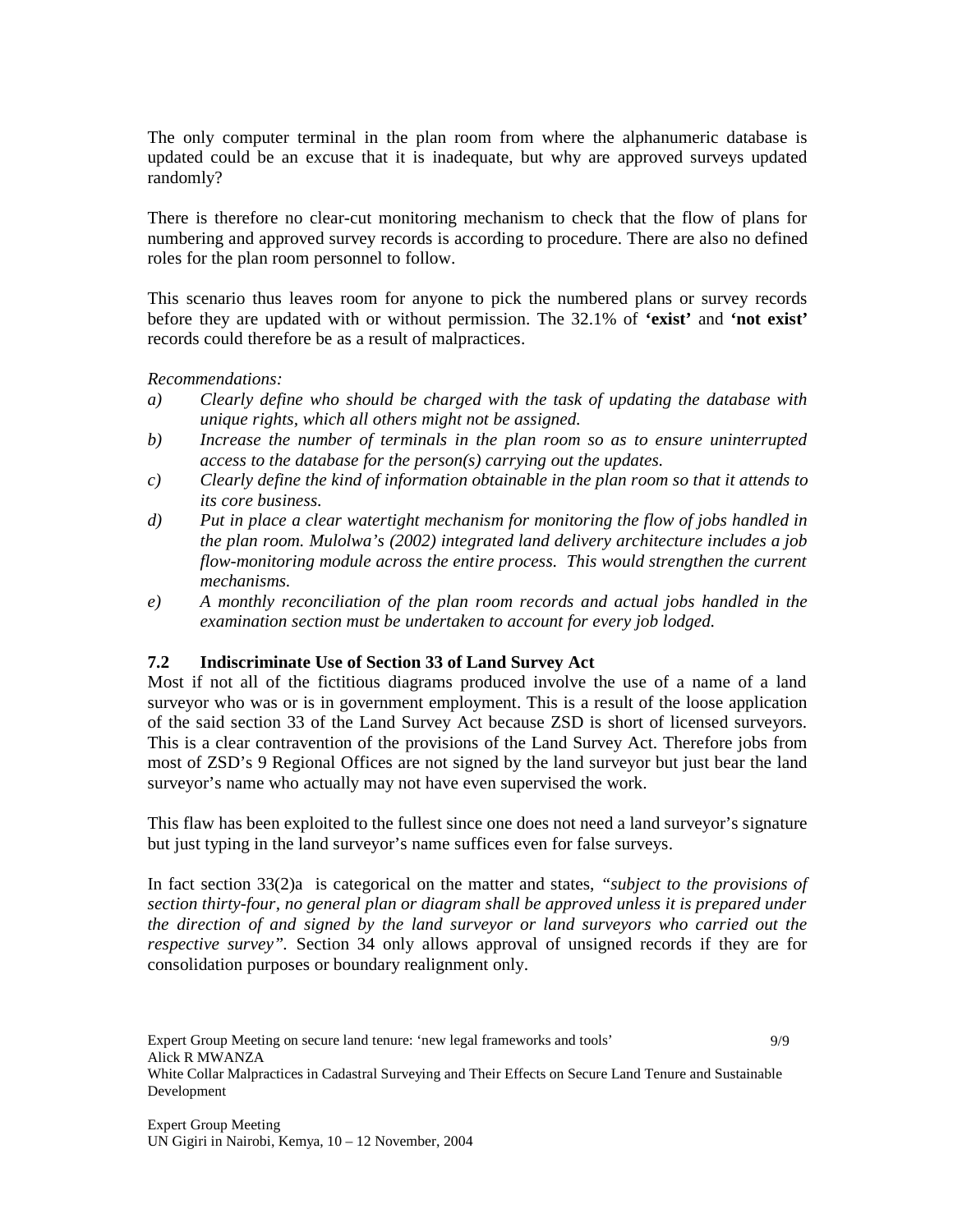*Recommendations:* 

- *a) ZSD must put in place a deliberate policy that will ensure that only licensed land surveyors are in charge of all Regional Offices.*
- *b) ZSD must restrict the use of section 33 to authority given by the Assistant Surveyor General – Cadastral Services or the Surveyor General only.*
- *c) Living land surveyors must be made to sign the documents involving their work.*
- *d) The Land Survey Act, which was enacted in 1960, must urgently be overhauled to strengthen it in line with the changing land administration and surveying technologies.*

## **7.3 Indiscriminate Production of CTCs**

Many people in Zambia dot not want to pay survey fees (an average of US\$50). The opportunity a dubiously produced CTC offers presents a viable alternative to their needs and at the moment the plan room is a strong facilitator of the production of CTCs without the consent of the land surveyor who could still be holding on to approved diagrams waiting for the no show parcel owners.

A mechanism is in place to ensure that the land surveyor accents to the production of CTCs but it is not watertight.

### *Recommendations:*

- *a) Applications for CTCs must go through the land surveyor who originally carried out the survey to the Surveyor Genera before resorting to section 33.*
- *b) Reasons for production of CTCs must be supported proper documentation.*

## **7.4 Missing Survey Records**

Missing survey records are usually of dubious surveys, to erase evidence of the same. But some survey records are just personalised by some people especially officers in ZSD. The reason being that they carry out unauthorised surveys in certain areas but also simply for the love of creating mini archives in their offices.

*Recommendations:* 

- *a) Devise a survey records monitoring and tracking system for the plan room that will ensure follow-ups in good time to recover the records.*
- *b) Collection of and consulting of certain records must be restricted to a specified group of people only such as land surveyors and line officers in the ZSD.*
- *c) Only land surveyors or their authorised agents must be allowed to collect diagrams from the plan room after approval.*
- *d) Create a separate data review and printing section with qualified staff in data and information management to run the Plan Room.*

## **7.5 Public Reception and Complaints Procedure**

There is literally no public reception and complaints procedure system in place. It is even difficult for someone coming to the Ministry for the first time to find his or her way. As such the plan room also acts as a public reception office for not only the ZSD but also other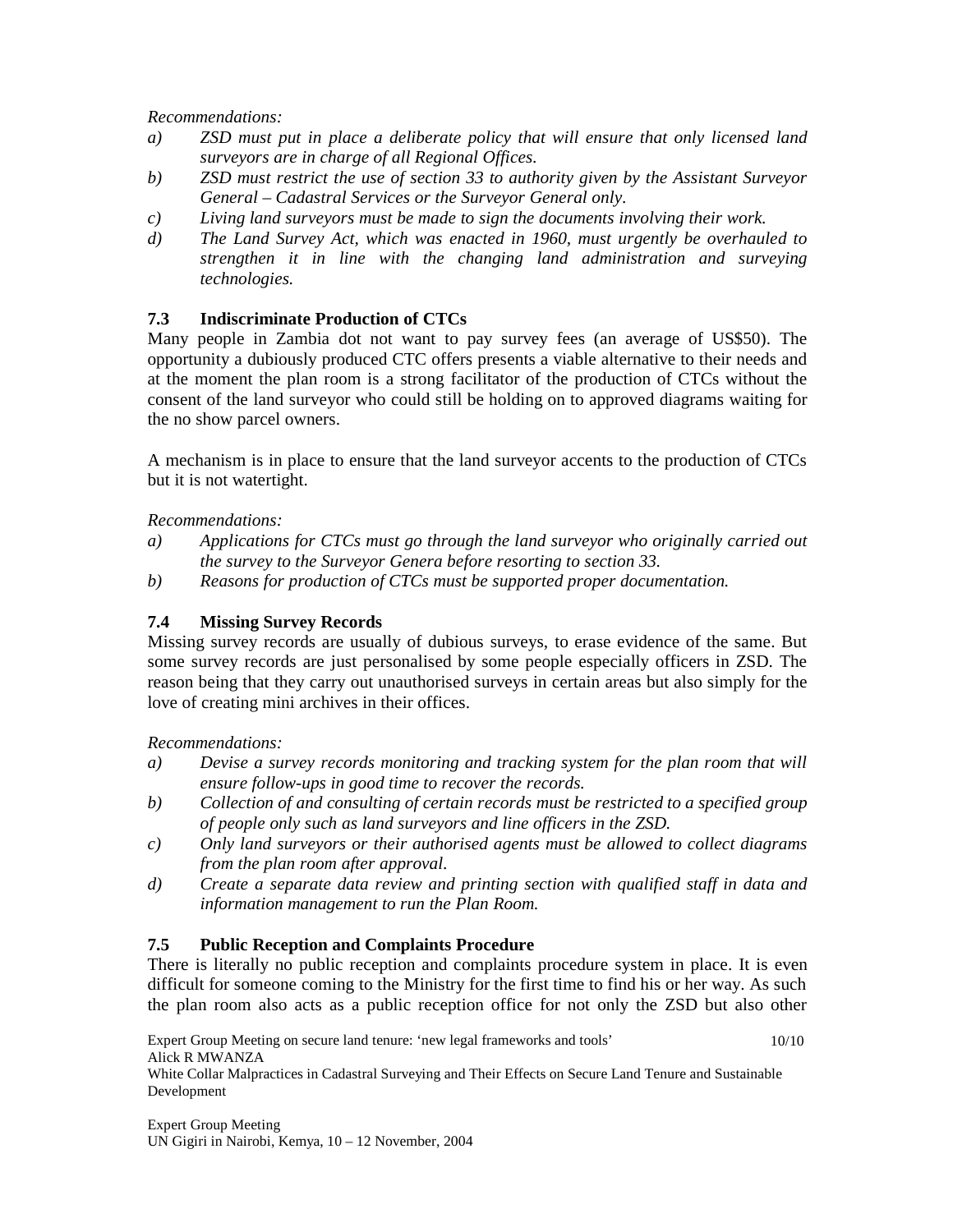Departments as it is usually the people's first point of call. This has bred a lot of confusion in that the roles of the plan room are not well known making monitoring of its activities difficult because of a continuous influx of the public looking for this or that.

### *Recommendations:*

- *a) The Plan Room must be a cadastral survey information archive and a specialised reception office for services needed by land surveyors and line officers in ZSD.*
- *b) Create a separate public reception office for the ZSD or Ministry that could act as a filter for all clients. This would reduce incidences of tempting offerings to various officers who at the moment come directly into contact with the public. Mulolwa's (2002) integrated land delivery architecture incorporates such a front desk idea.*

## **7.6 Checks within the Ministry**

Knowing the output of other line Departments in the ministry is very important if a conflict free product (title) is to be realised. At the moment the Lands Department that receives the approved diagram to prepare a certificate of title, cannot ascertain the authenticity of what they receive thereby creating room for preparation of titles based on dubious diagrams.

#### *Recommendations:*

- *a) There is need for cross Departmental awareness campaigns to simply enlighten each other on what to expect from the other Departments and in what form. That way they will be able to tell the difference between an authentic document and a dubious one.*
- *b) The present database system must be enhanced into an integrated GIS, which both Chilufya (1997) and Mulowa (2002) advocated. Through such a system, which integrates survey graphic data and land records, each operator in the process of land delivery would have access to view the records they need and take their action based on it with specific rights on what they can alter or just view.*

## **7.7 Unqualified People Carrying out Cadastral Surveys**

Most of the malpractices in cadastral surveying are perpetrated by people who are not qualified to do the job. These are people in the allied professions who come across cadastral related work. But instead of referring it to the experts they take it up and use fellow unqualified people who use short cuts to get to the product required. Such people have flourished because of the laxity in enforcing the law and the sheer ignorance of those that give them such jobs.

#### *Recommendations:*

- *a) Mount awareness campaigns for the public using all effective media channels to enlighten the public on the need to use land surveyors for cadastral surveys, on what it takes to produce a diagram and consequences of obtaining the same dubiously. It is important to tell the public that cheap is expensive.*
- *b) Encourage land surveyors to educate the public, especially the venerable groups e.g. women, on the process of getting title to land as their contribution to society through which society's attitude could be influenced towards the concept of sustainable development (FIG Agenda 21).*

Expert Group Meeting on secure land tenure: 'new legal frameworks and tools' Alick R MWANZA White Collar Malpractices in Cadastral Surveying and Their Effects on Secure Land Tenure and Sustainable Development 11/11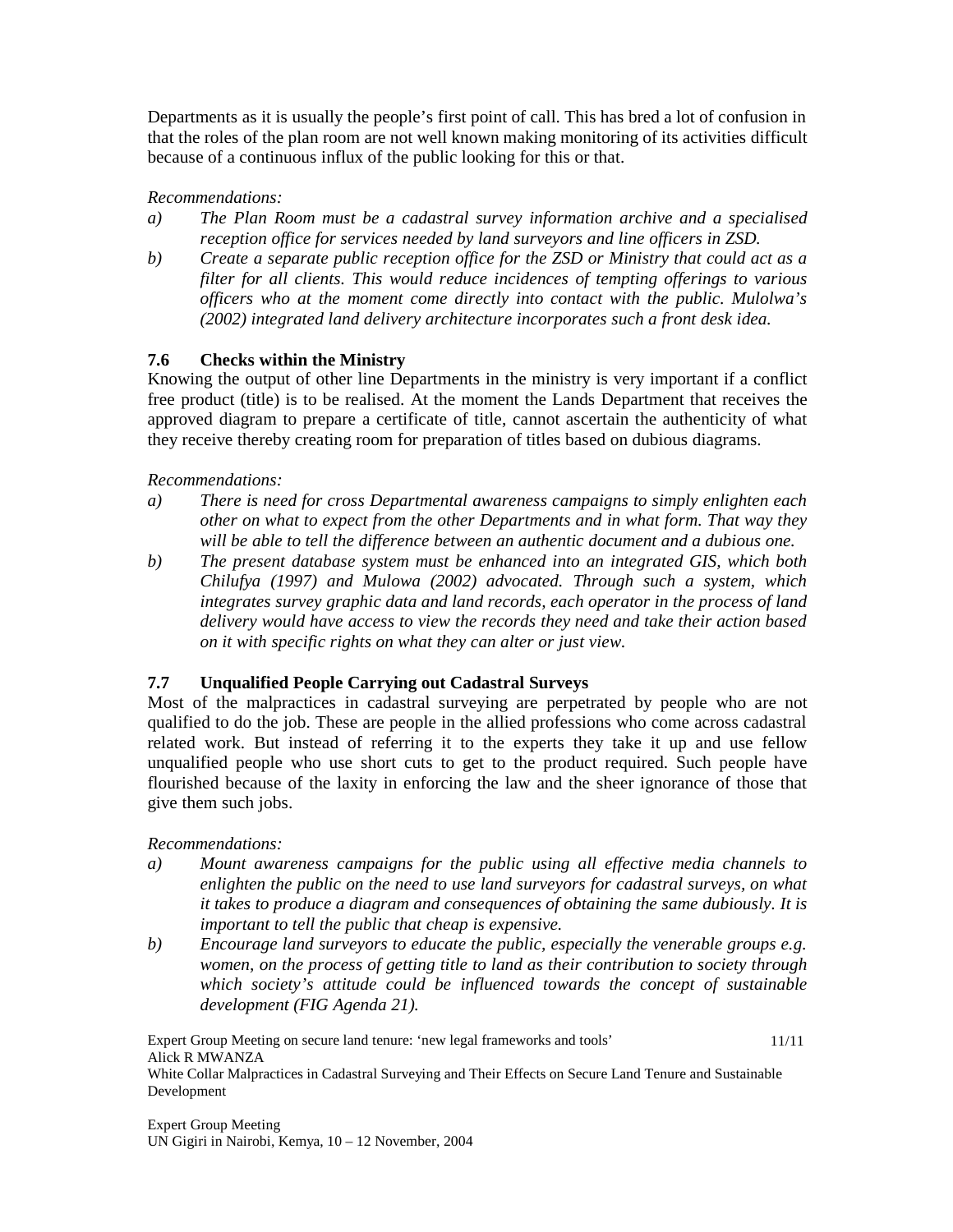### **8. EFFECTS ON SECURE TENURE AND SUSTAINABLE DEVELOPMENT**

The effects of these white-collar malpractices in cadastral surveying are immense and costly. Land developers have had to lose out on developmental projects they started on land that was later found to have irregular documentation with building structures being demolished with no compensation at all or well-cleared farmland repossessed. All because short cuts in the process were sought through resorting to malpractices.

In a country that is grappling with high poverty levels, such loss of scarce resources has a very devastating effect in that the majority of the people are denied access to land and security of tenure, which are very important prerequisites for the provision of shelter for all. Consequently this translates into a great denial of the development of sustainable human settlements in a country where there is virtually no residual income. Hence a denial to break the vicious circle of poverty which, is continually killing our society (FIG Agenda 21).

In an effort to role back malaria, mosquito-spraying campaigns in unplanned settlements failed due to lack of proper maps to plan and monitor the process. Disease control therefore becomes a difficult task where illegality reigns. Maps in such areas are usually a product of cadastral surveys.

Where landowners are spared of repossession or demolition, they have had to foot the bill for a resurvey to correct the wrong, while losing out on their first or indeed second payment for the same service thereby diverting developmental resources into a process that could have been done right the first time.

Where development goes ahead the economic effects are also immeasurable since it becomes extremely difficult to turn such assets into liquid capital thereby hindering acquisition of the much-needed capital for new investments. Correction is usually at great cost both in terms of direct payments for correction as well as in terms of loss of what might have been a lifetime investment opportunity.

The greatest effect is that of loss of confidence in the land delivery system by the main players such as development financing institutions because the documents that guarantee security of tenure become questionable. Thus when confidence in a system is lost, illegality takes root (Mulolwa 2002). This then breeds anarchy in that development is unplanned and haphazard. In such a scenario it therefore becomes difficult for central or local government to control development in this age where even illegal developers can seek protection of the law leading to lengthy and costly legal battles in courts of law. Moreover, environmental concerns cannot be addressed when development itself cannot be controlled. Even the much needed provision of services and collection of revenue is difficult in such circumstances.

All these effects sum up to an unsustainable development as everybody loses confidence in the system. Environmentally, this has led to development that does not take into account the well being of the surroundings within which it is occurring. Hence degrading it to levels, which require diversion of huge amounts of resources to correct. Yet such diverted resources could otherwise be used to sustain society.

Expert Group Meeting on secure land tenure: 'new legal frameworks and tools' Alick R MWANZA White Collar Malpractices in Cadastral Surveying and Their Effects on Secure Land Tenure and Sustainable Development 12/12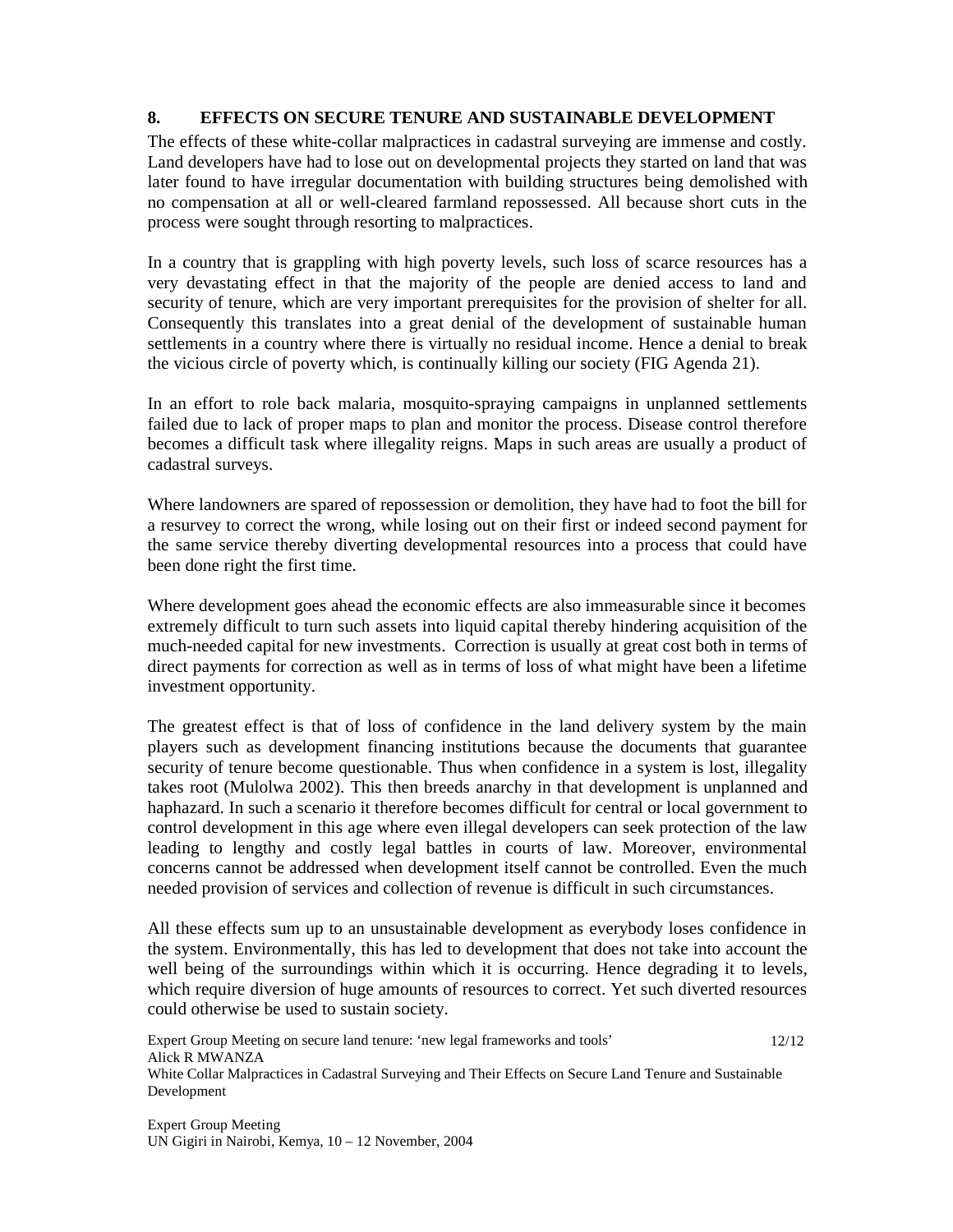For example, the Kalikiliki Dam, at one time the home of a once vibrant Lusaka Yachting Club is slowing being suffocated by encroachments of illegal settlements. Many dambo (swampy) areas are now illegally built up; disturbing the natural environment of any aquatic life there was in these areas.

## **9. OVERALL RECOMMENDATIONS**

Secure and sustainable development can only come about when there is order in the land delivery system. Security of tenure is a critical factor of sustainable development and so the system that delivers it must be flawless to facilitate economic development.

The operations of the Plan Room and Examinations Section therefore need to be streamlined to make the survey diagram approval process watertight. The plan room needed to be separated from a public gallery that it is into a specialised service delivery unit.

The line officers in the cadastral surveys approval process must have access to enhanced database records (GIS) so that they are better informed as they carry out their tasks. A GIS that is transparent enough to afford line officers only that information they need to do their job with or view. The present system therefore needed to be reengineered on the lines recommended by Mulolwa (2002) and Chilufya (1997).

The Land Survey Act, CAP 188, and related legislation must be overhauled to facilitate a streamlined process of cadastral surveys approval system.

ZSD must stop abusing section 33 of the Land Survey Act by putting in a deliberate policy that will ensure that all its officers in charge in Regional Offices were licensed surveyors.

The Survey Control Board must also ensure that the current scenario of one land surveyor per 350,000 inhabitants is greatly improved by devising deliberate apprenticeship programmes for the profession that would encourage young graduates to get licensed.

## **10. CONCLUSION**

Poverty is a chronic disease eating away the fabric of our society and affects both the haves and the have-nots. In Zambia, the single resource that we have in abundance is land. Everywhere in the world economic activities take place or start taking place on land. For us to economically prosper, there must be security for rights held in land by various players in the economy so as to facilitate economically sustainable development that has the well being of the environment in mind. This is achievable through the involvement of the land surveyor in fulfilling his or her part in a conflict free land delivery process by providing reliable survey data upon which a certificate of title, that ensures secure holding in land, is based.

Sustainable development depends on access to appropriate information at the right time in the right form for critical decisions to be made. Some of this information is delivered through

Expert Group Meeting on secure land tenure: 'new legal frameworks and tools' Alick R MWANZA White Collar Malpractices in Cadastral Surveying and Their Effects on Secure Land Tenure and Sustainable Development 13/13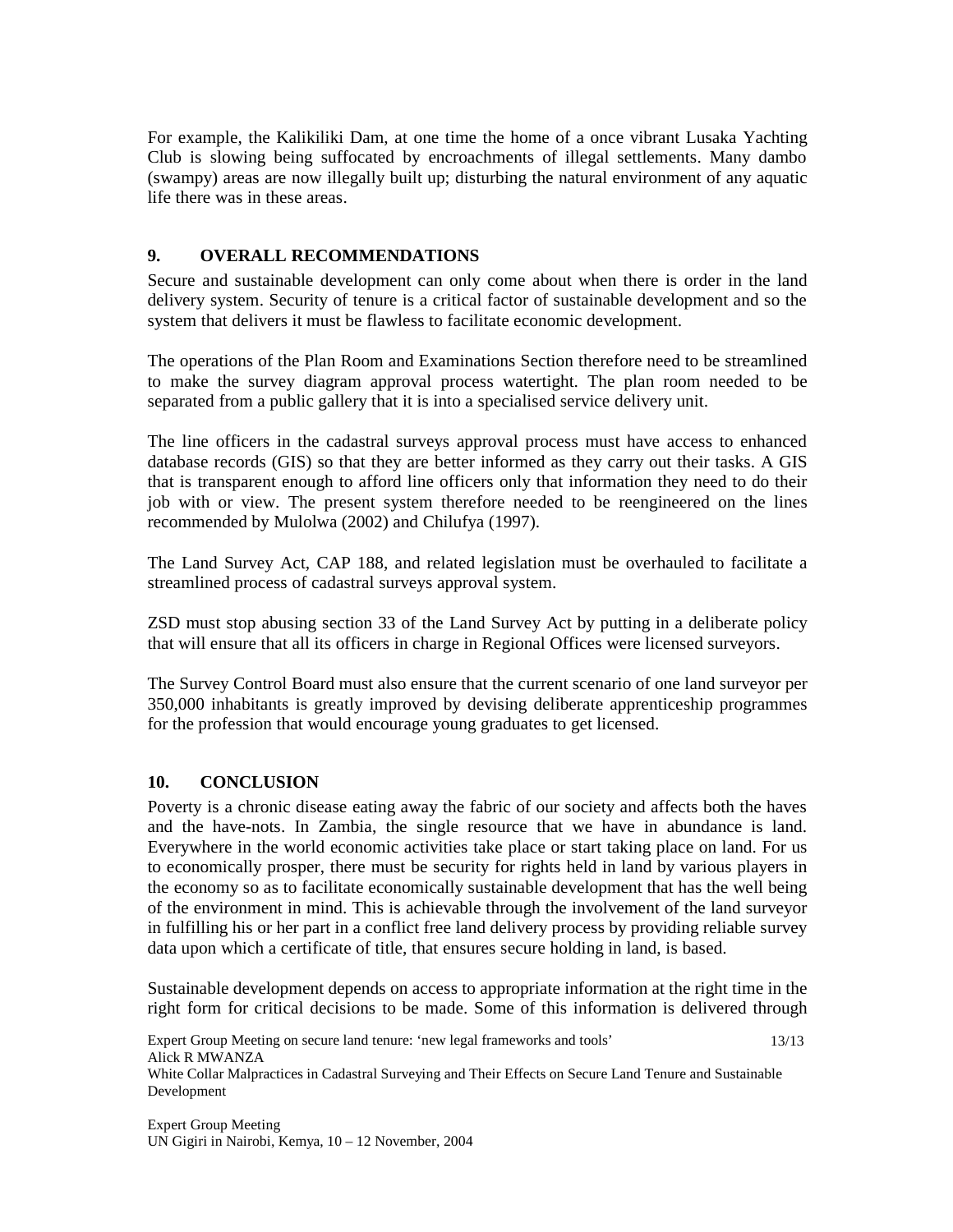cadastral surveying, which is in turn used for property tax, land rent and rates collection, location of utilities installations and provision of vital services such as ambulance and fire services. The Lusaka Water and Sewerage Company limited, has shown that use of cadastral information is beneficial. Using cadastral maps based GIS, the utility has been able to sustain its operations through a billing system that catches all its clients by location, timely location of faults to properly maintain its infrastructure and to timely plan future developments with an environmental friendly touch. These are some of the benefits of a properly functioning cadastral surveying system.

It is therefore hoped that the findings and recommendations of this research shall become a vital piece in our quest to improve the administrative, technical and legal aspects involved in the land delivery process, especially those addressed herein.

#### **ACKNOWLEDGEMENTS**

The Author would like to acknowledge the financial support from the FIG Foundation in Copenhagen and material support from the Department of Geomatic Engineering at the University of Zambia (UNZA), without which this research would have been very difficult to carry out. The willingness of all those interviewed is also highly acknowledged as they made the research successful. The efforts, encouragement and assistance of Chama Manda and Yamikani Mwanza in carrying out this research are equally highly appreciated too. The encouragement of the Surveyor General and his staff, the School of Engineering Research Coordinator, UNZA and the President of the Surveyors Institute of Zambia (SIZ) is all acknowledged. Dr A Mulolwa thank you for reviewing the report and indeed all those who contributed directly and indirectly.

#### **REFERENCES**

Chilufya S M., 1997, From Manual to Integrated Cadastral and Land Registration Information Systems – A Zambian New Legal Challenge, MSc Thesis, ITC, Enschede, unpublished

FIG Publication No. 23, FIG Agenda 21 2001 E ISBN 87-90907-07-8

Land Survey Act CAP 188 of the 1995 Edition of the Laws of Zambia, Government Printers.

Land (Conversion of Titles) Act, 1975, Laws of Zambia, Government Printers

Hosuing (Statutory Improvement Areas) Act, 1975, Laws of Zambia, Government Printers

Minango J C., 1998, Introducing a "Progressive" cadastre at the Village as a Toll for Improving Land Delivery – A Case Study of the Customary Areas of Zambia, MSc Thesis, ITC, Enschede, unpublished

Ministry of Lands, 1996, Land Policy Document, Government Printers.

Mulolwa A., 2002, Intergrated Land Delivery: Towards improving Land Administration in Zambia, Delft, DUP Science, Delft University Press

Expert Group Meeting on secure land tenure: 'new legal frameworks and tools' Alick R MWANZA White Collar Malpractices in Cadastral Surveying and Their Effects on Secure Land Tenure and Sustainable Development 14/14